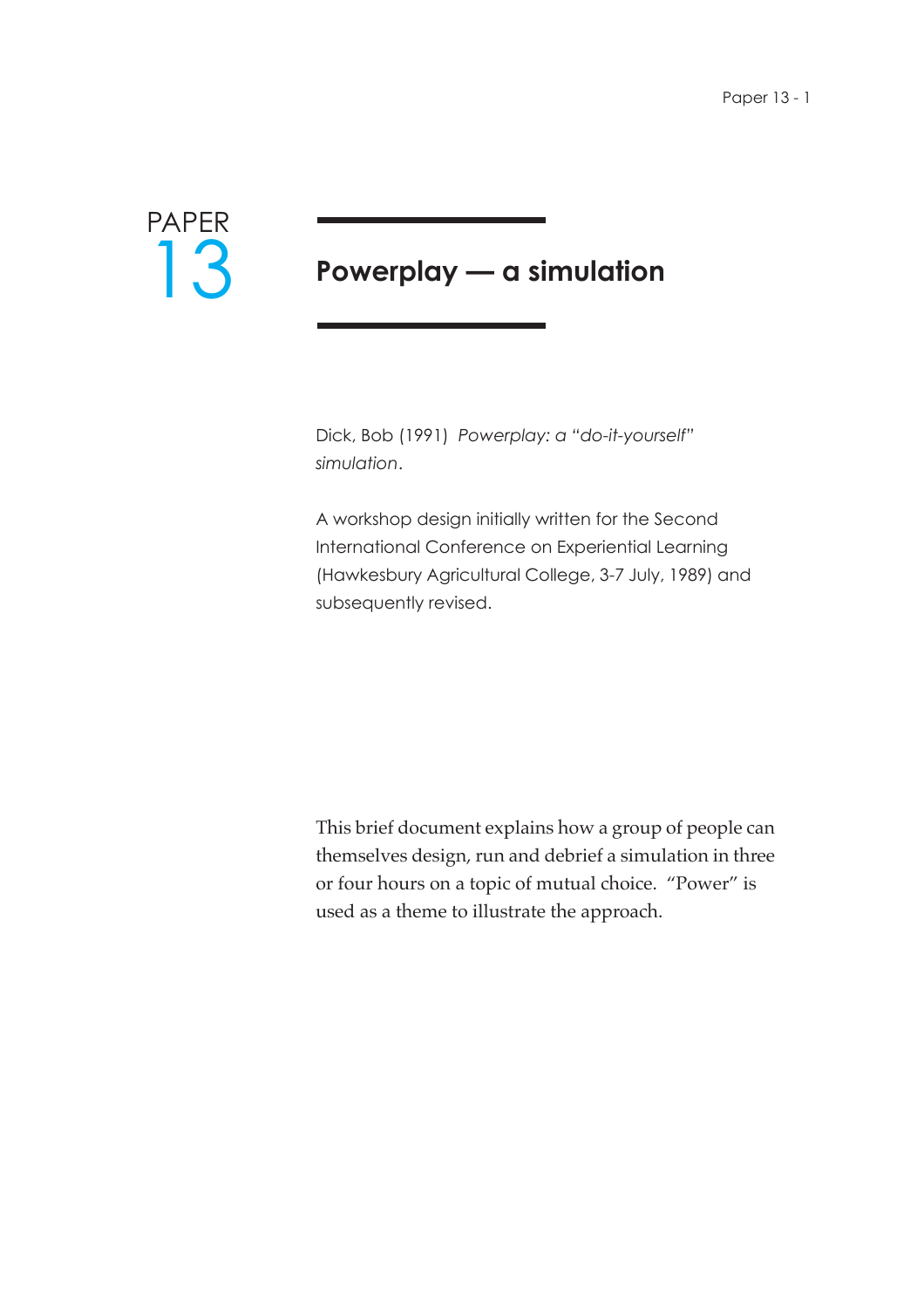Simulations don't need experienced facilitators to run them. A group of people can fairly easily design, run and debrief a simulation in half a day or a little more.

This document explains how. It takes "power" as its theme. The same approach can be used for other topics on which the participants have sufficient experience, and which are also likely to generate interesting social dynamics. Power, however, is a good first choice if you are looking for a topic to try your hand out.

As I have already implied there are three main phases to the activity. The first is to design the simulation. The second is to play it. Finally, it is debriefed. Below, I describe these in turn. Some other issues are then briefly canvassed.

In some parts of the description I have given a fair amount of detail. In doing so, I describe examples of the methods that I myself use on occasion. I would prefer that you treat these only as examples: feel free to substitute other processes which you use in your own group work.

# **Designing the simulation**

To design the simulation, first choose a general topic, and then a situation which exemplifies that topic. Identify the key players, and have participants volunteer for these roles. Then agree on any "groundrules" which should apply. Here is the design phase in more detail...

#### **1 Design the simulation**

- 1.1. Choose a theme
	- 1.1.1. List possible themes
	- 1.1.2. Vote on themes, removing the lowest-rated item each time and then repeating the vote. Continue until there is a substantial majority for a single theme. Allow people to add compromise themes to the list at each round of voting.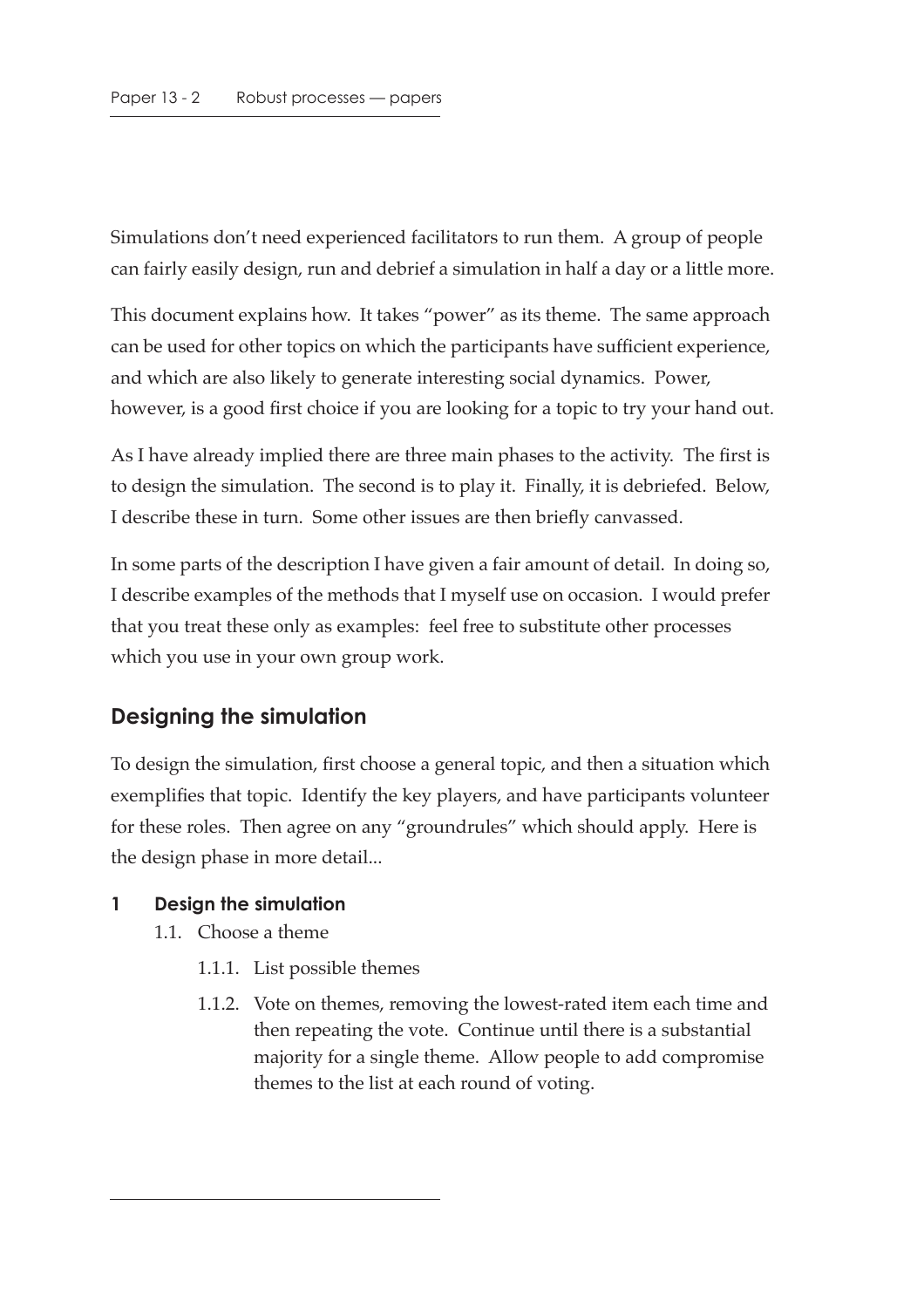- 1.2. Choose an example of the theme. Use the same process as before to select a particular scenario. I have had better results when it is an imaginary scenario but one which is similar to actual situations which have been featured recently in the press.
- 1.3. Identify the "players."
	- 1.3.1. Use brainstorming or nominal group technique to list the players.
	- 1.3.2. Collectively decide which players *must* be included in the simulation. It "media," "public" and "observers" are not included, include them unless you have a good reason for believing they are not necessary.
	- 1.3.3. For player categories which are a group rather than an individual, decide how many are necessary.
	- 1.3.4. Allot participants to key roles by calling for volunteers for each.
	- 1.3.5. When all key roles are filled, allow remaining participants to volunteer for any role they wish (either a key role where there are multiple players, or one of the other identified roles).

(You will often find that people who don't wish to play a part will happily take an observer role.)

- 1.4. Agree on the groundrules and timing.
	- 1.4.1. Use a listing and voting process to agree on a set of groundrules which participants agree to observe during the simulation. If it is not included, add that any participant may for sufficient reason call "time out" to discuss some troubling aspect of the simulation or some breach of the groundrules.
	- 1.4.2. Decide collectively on the completion time for the active part of the simulation. In general you will find it useful to split the time equally between playing and debriefing.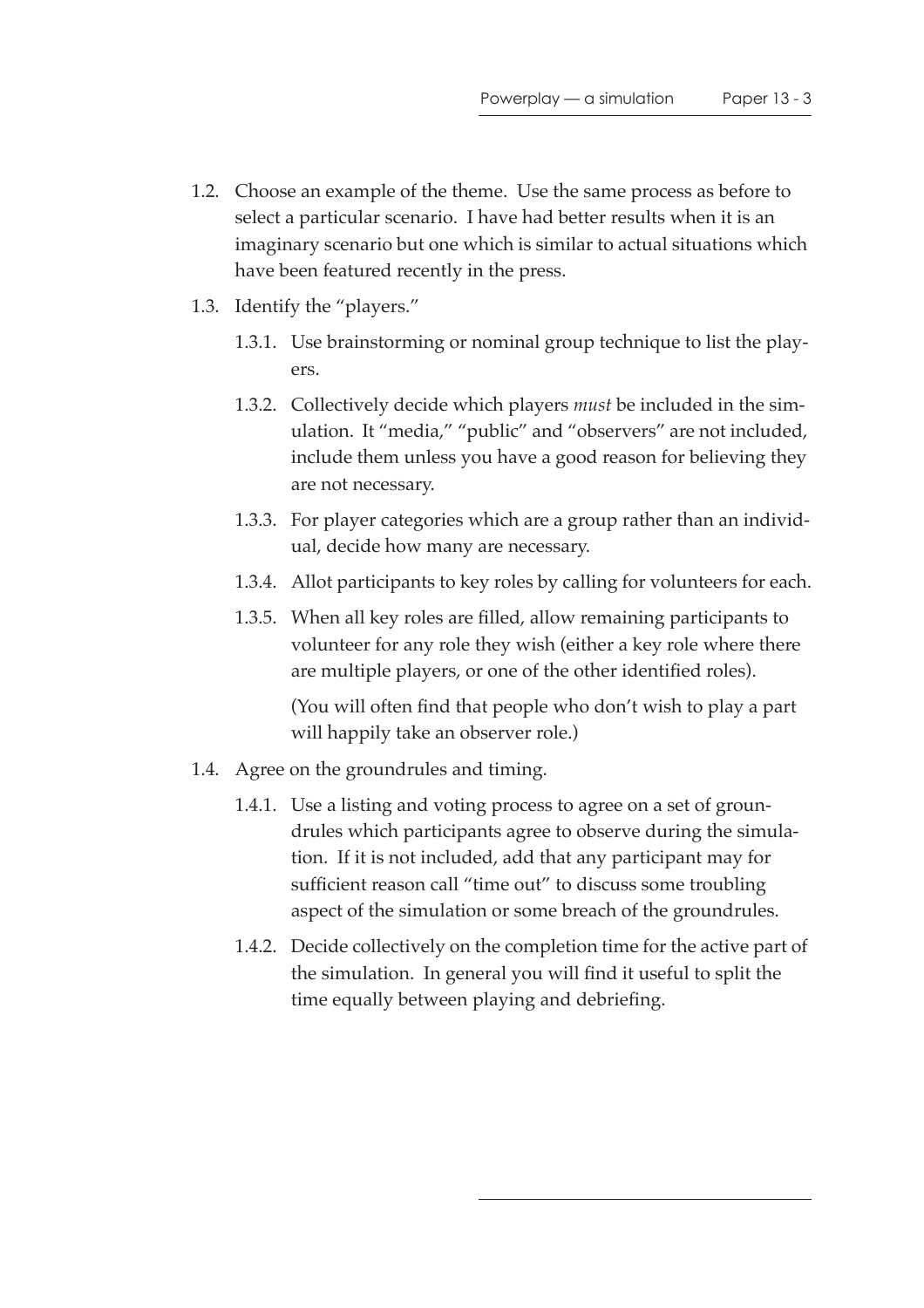# **Playing the simulation**

To play the simulation, choose an initiator and then let that person begin the activity. As before, the decision is made collectively. Provide planning time for each group before beginning the simulation. Then run the simulation until the agreed time for completion.

The resulting style is a little like that of sociodrama, but without a director. You probably need a facilitator, who can manage the "time outs" and perhaps act as mediator if disputes develop.

#### **2 Play the simulation**

- 2.1. Collectively choose the role who is most likely to be the initiator of the situation being played.
- 2.2. Allow about 15 or 20 minutes planning time. During this time, the players group together (in ways which they themselves decide) to work out their general approach to the situation. They do this as themselves, or in other words *out of role*. During this time the observers decide what they will observe, and perhaps design briefing sheets for themselves.
- 2.3. Ask players to choose names which are different to their actual names. Ask them to label themselves (with name tags, or pieces of wide masking tape) with their adopted name and position.
- 2.4. Ask the key players to choose some part of the playing area as their home base. Encourage them to use furniture, signs, and whatever else they wish to decorate the area. If there are chalkboards or the like, allow the media to have access to these as a substitute for newspapers.
- 2.5. Just before the actual simulation begins warn players that there is a tendency for people to be more bloody-minded in role plays and simulations than in "real life." Suggest that they will get more out of it if they try to demonstrate the same levels of cooperation and willingness to compromise as is evident in their normal lives.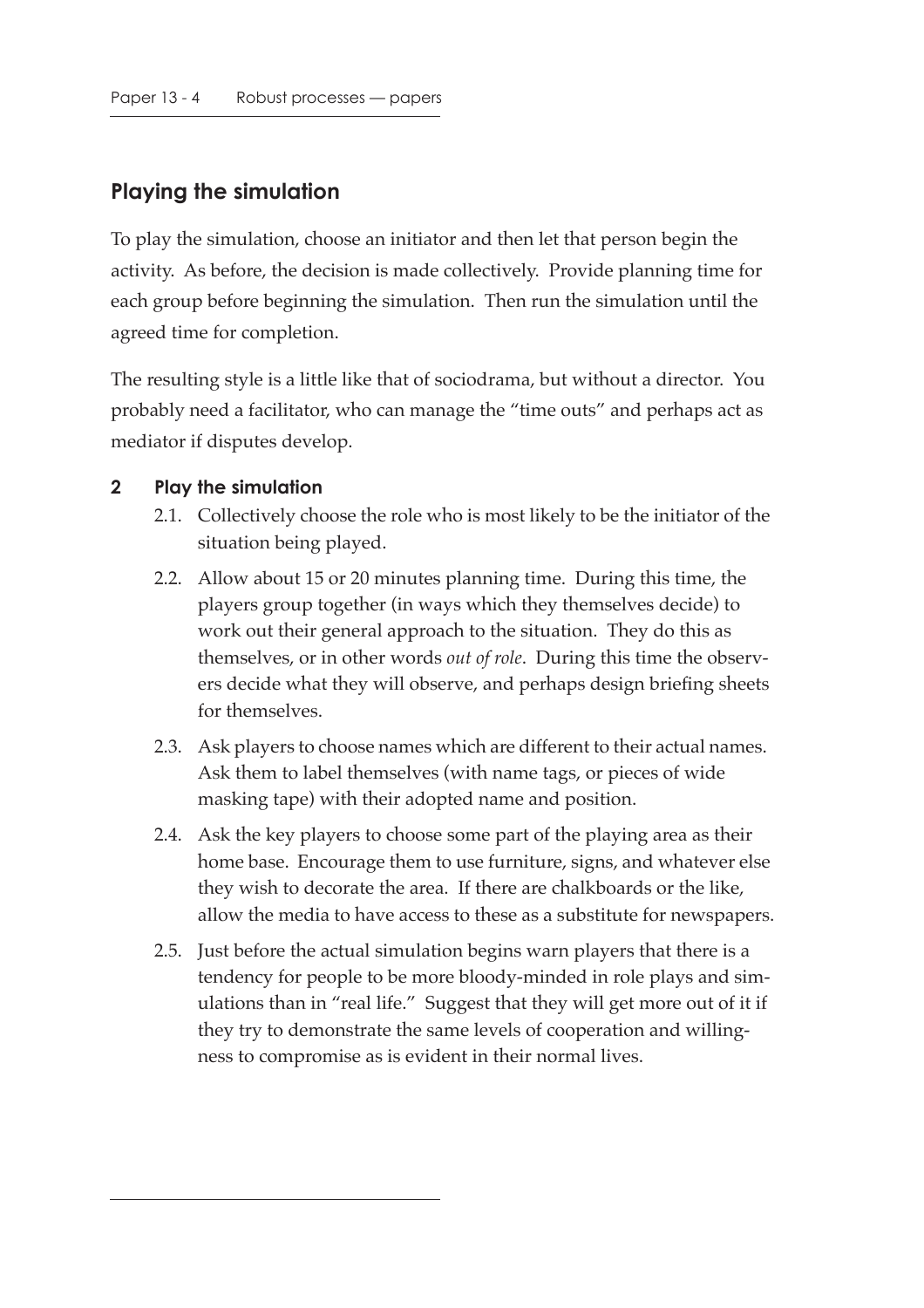2.6. Declare the simulation open. Let it run until the agreed time for concluding.

# **Debriefing the simulation**

The debriefing is an important part of the activity, and consumes more time than you might expect. It has three main phases: collecting the information, discussing and analysing it, and drawing conclusions from it.

## **3 Debrief the activity**

- 3.1. Collect information on reactions to the activity.
	- 3.1.1. I ask participants to make a clear distinction between people in role and people as themselves. I remind them that during the simulation they are in role, and ask them to talk only of the characters being played, not of the people playing them.
	- 3.1.2. I find it useful to collect emotional reactions first, and to do it with participants still in role. I ask them to jot down three adjectives which characterise the views of themselves and of each of the other key players.
	- 3.1.3. More cognitive reactions can then be collected, for example in the form of answers to the question "What did you observe other groups doing, and what did you think they were trying to achieve?" This is again done in role.
	- 3.1.4. This information is collected publicly.
	- 3.1.5. The observers add their own observations to the information which has been collected.
- 3.2. Players step out of role. When "power" is the theme, I have found the following a useful way of marking this transition, while also exchanging useful information...
	- 3.2.1. Still in role, players are asked to line up across the room in terms of how powerful they felt during the simulation. I define "powerful" as "able to influence others".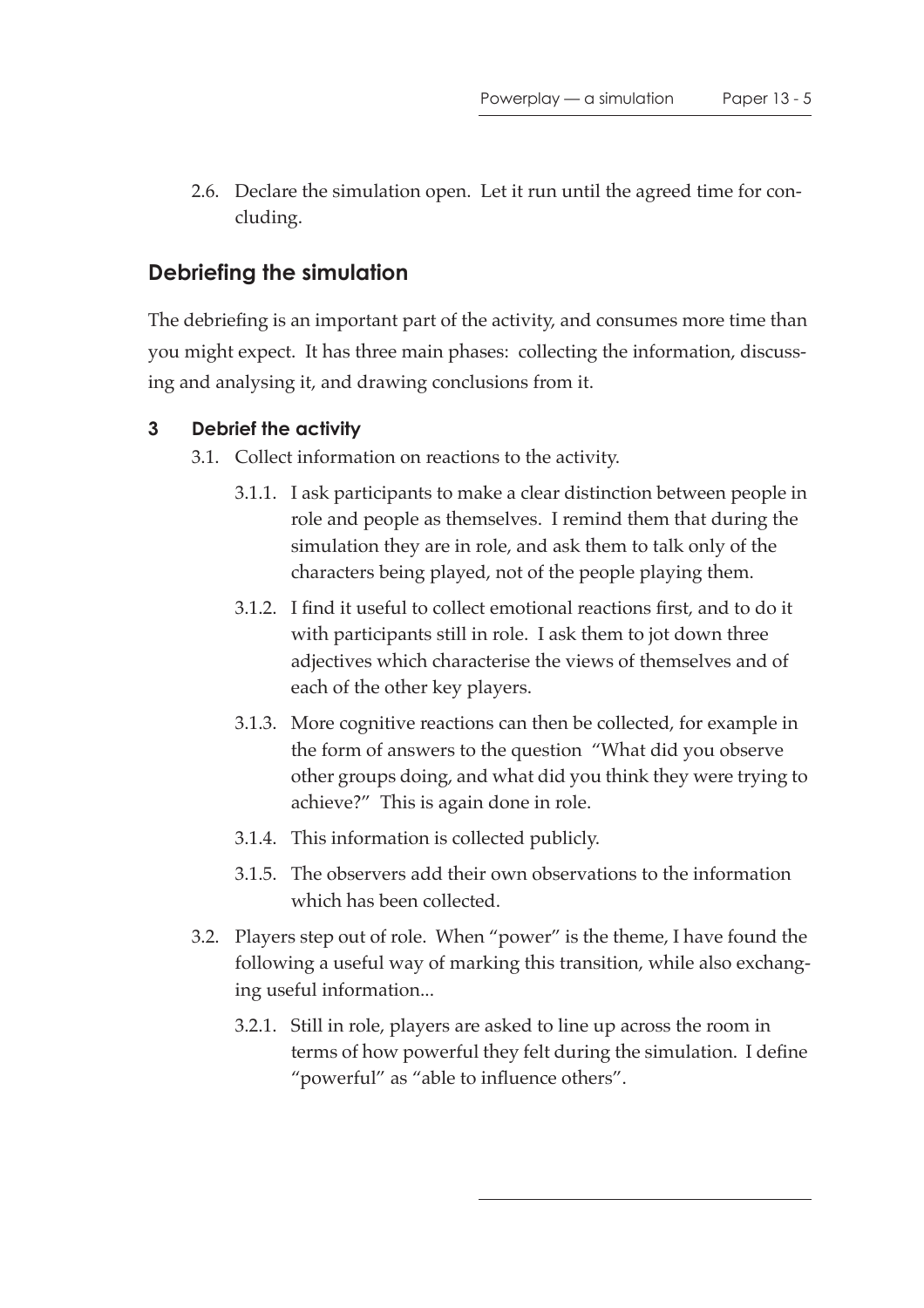- 3.2.2. A sample of players from different parts of the line are asked to describe briefly their reasons for taking up that position.
- 3.2.3. Players may question each other about their position, or offer their views about where they expected the player to stand. During this exercise they are asked to address each other in role, not by their actual names.
- 3.2.4. Players maintain their relative positions on the "powerful" dimension, still in role. They are asked to move at right angles to this dimension to take up a position which represents their ability to withstand influence. As before, a sample of players are asked to explain their position; other players may then question or comment on this.
- 3.2.5. Players are now asked to think about where they would stand on the same two dimensions "as themselves, in your everyday life and work." At a signal, they replace their role name tags with their actual names, and move to the chosen position.
- 3.2.6. Participants are requested from this point to make a distinction between behaviour in role and behaviour out of role.
- 3.2.7. As before, participants discuss their own position and react to other people's position.
- 3.3. There is a structured discussion on the key events in the simulation, and the conclusions which might be drawn from them. This might take the form, for example, of reconstructing a "chronology" or history of the simulation in terms of key events. These are listed on chalkboard or butcher paper as they are contributed.
- 3.4. Participants collect the "insights" they have developed from the activity.
	- 3.4.1. Working individually, participants reflect on the activity, noting any "surprises" they experienced. A surprise is a sign that something unexpected happened; this in turn indicates that people didn't understand it at the time, and that it is an opportunity for learning.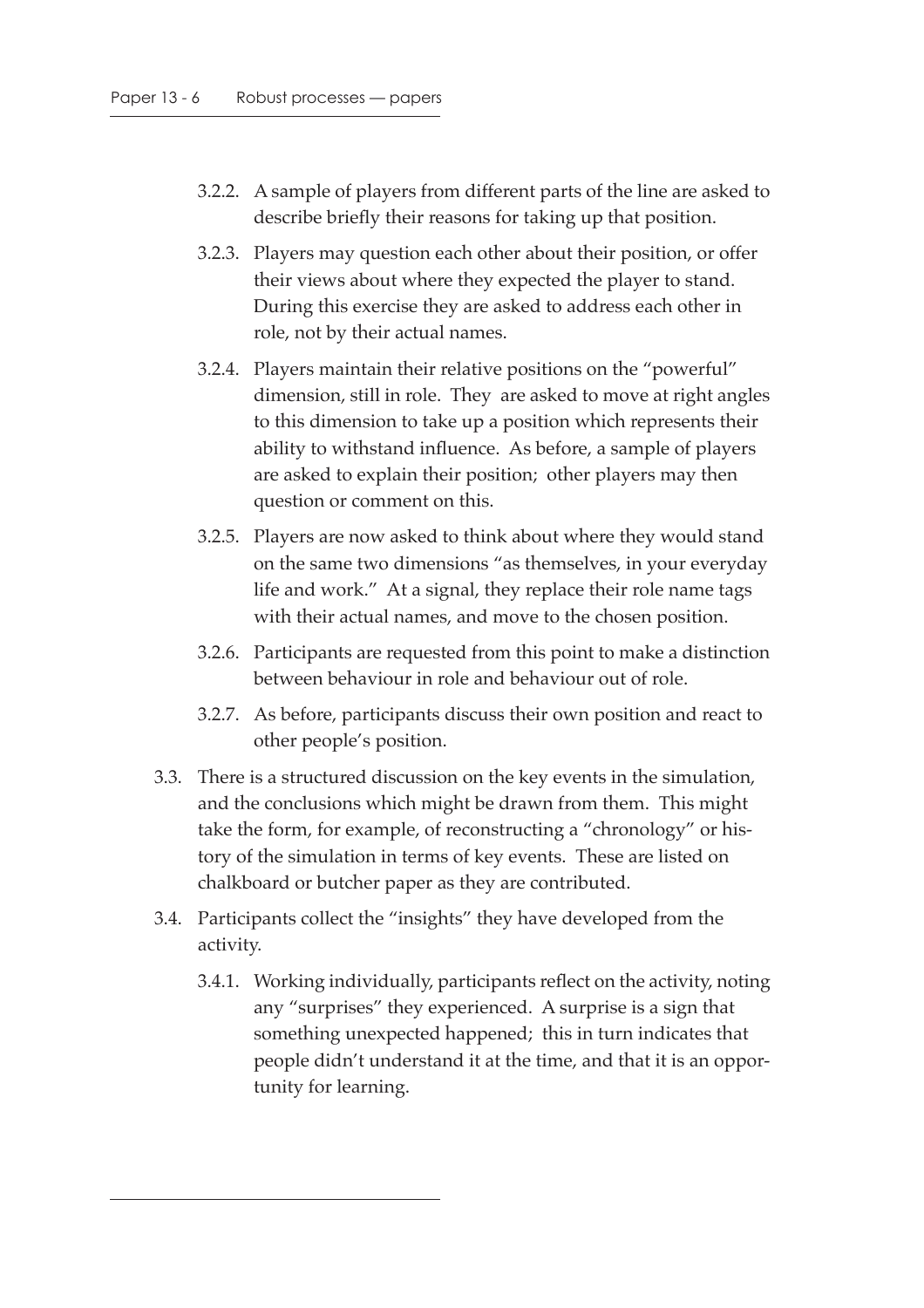- 3.4.2. In small groups, participants try to capture what they have learned by stating what behaviours produce what outcomes in what situation. "In situation *x* if you do *y* then the outcomes you produce are *z*.
- 3.4.3. These "if... then..." statements, as I call them, are collected in the whole group.
- 3.4.4. In small groups, people devise practical and personallyrelevant applications for some of the "if... then..." statements.
- 3.5. Closure. People say their farewells, and the activity is concluded.

## **Numbers**

The simulation has been run with numbers varying between about 8 (at the International Conference on Experiential Learning, where half of the intending participants went to an alternative venue by mistake) and about 40 or 50. It seems to work best with large numbers, though at the cost of being slightly more difficult to manage. My own preference is for about 30 participants.

The small numbers had a surprising influence on the course of events. Large groups are slow to start, but then "take off" quickly as they generate their own dynamics. The smaller group got off to a much quicker start, but then continued at a relatively modest pace for all of the activity. I thought at the start that smaller numbers would save us time; but because of the slower pace, this was not so. As I have only used this once with such a small group I wouldn't necessarily expect the same to happen again.

Debriefing activities can be much simpler with small numbers. If you are doing this with large numbers, I suggest you give some attention to planning a detailed debriefing process.